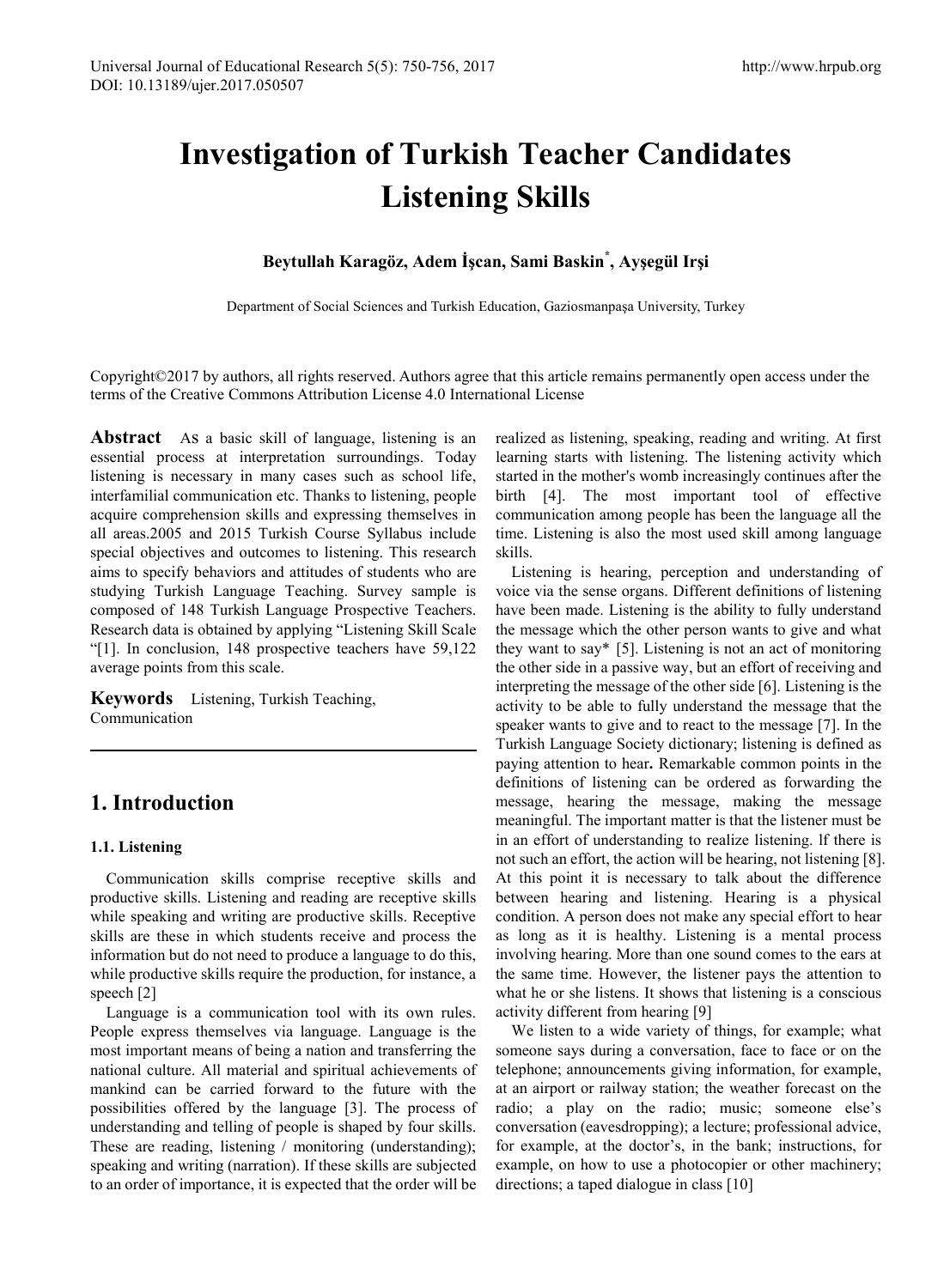#### **1.2. The Importance of Listening**

Today, listening skill is used in many areas such as school life, family relations, friends' meetings, radio. Listening is a language skill used in any learning process. Listening is a language skill that is used with or without awareness in situations that people face in social life and in any learning process. People who do not see listening as an important social skill have not fully understood the importance of listening being an effective and powerful language skill [3].

A person will acquire a skill to understand and express himself in all areas of life via listening skill. Listening skill is a skill which people have since they were born and it is a source of other learnings. The weakness of the speaking ability of people who do not have the ability to listen reveals the influence and importance of listening skill in learning [8]. Since the purpose of listening is to understand what is being heard correctly, the development of this skill will directly affect the child's success in his life, especially in school success. An advanced child with a good listening ability will be able to understand the topics described better and will be successful in all lessons, especially in Turkish language.

Likewise, healthy relationships will occur in his daily life as he will not encounter problems due to lack of listening or comprehension. In other words, a student with a good listening ability will be more successful in all areas of life [9].

Listening is a psychological phenomenon, which takes place on a cognitive level inside people's heads, and a social phenomenon, which develops interactively between people and the environment surrounding them. It considers listening as a complex process, which needs to be understood in order to teach it, and subsequently, evaluate it before integrating it with phonological aspects and with the skill of speaking [11].

Listening comprehension needs more concentration and a quick understanding is also required. When listening, a lot of factors should be specifically paid attention. They are context, facial expressions, and body gestures that are very important for the listeners to facilitate the understanding of what is conveyed by speakers [12].

According to [13], listening has an important role in everyday life and when people are engaged in communication nine percent is spent to writing, 16 percent to reading, 30 percent to speaking, and 45 percent to listening which shows the significance of listening in the communication process.

#### **1.3. Types of Listening**

Participative Listening: it is a type of active listening that the listener makes feel he/she listened, listener is active.

Unattended Listening: The listener listens quietly without verbal response.

Creative listening: The listener interprets what the speaker says and creates new ideas.

Selective listening: The listener chooses specific parts of speech that respond to the listener's interest and need.

Critical Listening: The listeners' goal to ask questions by evaluating what speaker told. [14]

#### **1.4. Listening in Turkish Teaching Programs**

Until the 2005 Turkish teaching program, listening skill was included in the program step by step, but sufficient explanation and application recommendation was not included in the program for development. Until the 2005 program, there is no Turkish teaching program that takes the listening skill alone and explains it in detail in either primary or secondary school level. "It can be said that the current Turkish Teaching Curriculum and Guide (6th, 7th and 8th grades), which is in force now, is separated from the others in terms of listening ability. These are important developments in terms of program for this skill: Consideration of listening skill as a special learning area, emphasizing that listening is a different process than hearing, proposal of types and methods of listening and activities that will guide Turkish teacher in Turkish lessons – [15,16] Listening skill is defined as one of the ways of getting information and it is said that listening includes skills of comprehension, interpretation and evaluation in the program. With the development of this skill, it is expected that higher skills such as sorting, classifying, interrogating, correlating, criticizing and finding inferences related to them are expected to be realized. [17]. In the Listening / Monitoring section of program, the purposes and numbers of achievement related to listening skills are given in the following table.

| <b>Purpose</b>                                  | Achievement(f) |  |  |  |
|-------------------------------------------------|----------------|--|--|--|
| Performing listening / monitoring rules         |                |  |  |  |
| Understanding and analyzing                     | 25             |  |  |  |
| Evaluating what they are listening / monitoring |                |  |  |  |
| Enrichment of the vocabulary                    | 6              |  |  |  |
| Gaining effective listening / monitoring habits |                |  |  |  |

With the 2015 Turkish Language Teaching Program, it is aimed to educate individuals understanding what they listen to and read in printed and electronic media, who express themselves in writing and orally; who think critically, in reflective and creative way, and who are sensitive to national, spiritual and universal values. Program is prepared with an approach that takes into account the accumulation, skill and development of the student and centered on the student. All achievements are designed in a structure that shows continuous improvement and progress. The learning areas in the program are considered as a whole from grade 1 to grade 8. The program is designed to help students develop their language skills by experiencing their language richness. The program is focused on improving the students' understanding, interpretation, evaluation and synthesis skills by studying texts from different genres with the achievements in the areas of "oral communication", "reading" and "writing".

The learning areas in the program are organized under three main titles as "Oral Communication", "Reading" and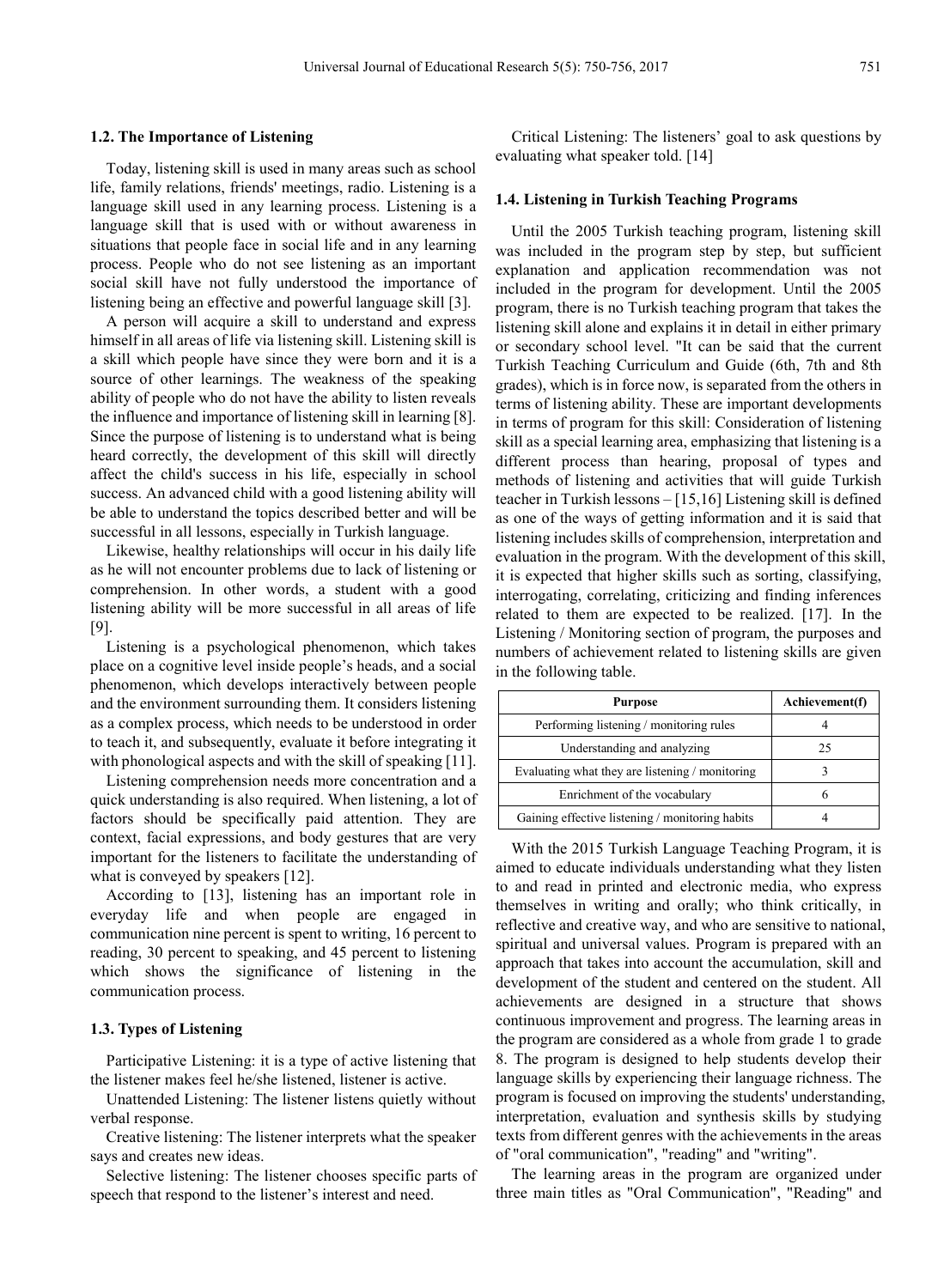"Writing". While listening and speaking were considered as a separate program dimension in the 2005 program, listening and speaking were included in the learning field of Oral Communication in the 2015 program. Regarding listening in the program, *"*It is the most important stages of the listening process that students understand what they listen to and structure it in their minds. These steps should be given importance and various studies should be done. For this purpose, students can have activities such as visualizing what they listen to, determining topic and main idea, establishing relationship, making inferences, guessing results, classifying what they listen to, questioning, summarizing, evaluating and sharing with friends." with this mentions, attention was drawn to important issues related to listening [18].

#### **1.5. Why don't We Listen?**

Listening is multi-dimensional behaviour in terms of formation, exhibition and influence. There are various factors affecting listening. Family and society structure, transition from oral culture to written culture, neglect of listening skill in our educational tradition, mass culture and technological life are influential on listening. While the individual acquires the cultural identity of the society he is in, he must learn the basic skills of mother tongue such as listening, speaking, writing and reading. Listening is the most used skill among these language skills. The events and behaviors taken into social memory in oral culture give lesson in many perspectives and show the correct form of communication. Decreasing the importance and application of such oral cultural elements leads to the deterioration of communication behaviors in the society, the decrease of the importance of oral communication and the frequent problems of listening. The prospect of listening has been understood recently in our tradition of education. If traditional teacher-centered, knowledge-based and memorizing educational process is experienced in our country, it is very often used for listening ability. Nevertheless, being ignored of listening is drawn attention. While the opportunities offered by technology liberate people in many ways, they also narrow the living space in some ways. Such a living space provides a disconnected world from society. Behaviors such as haste, impatience, and giving more importance to quantity than quality to the life of a mass culture are also reflected in communication skills [19]

Emin Özdemir states that adequate importance to listening is not given in the teaching programs by emphasizing the importance of four basic skills in language teaching. At this point he expressed his views as follows.

*"*You will listen so that you will open your mind, interpret it, reveal it on the subject you listen to. You will check their faces so that you can understand if what you say is understandable, and establish a communicative connection with them. Listening is really our dominant lack. There are

"Reading, Listening, Writing, Speaking" areas in the curriculum for schools; But there is no listening training. They think that the teacher tells them, the kids are looking at themselves as if they are fascinated. They do not know that if listening is not based on the questioning is frozen; What's going on with that boy's head looking at him as if he's fascinated? Who knows where you wander and where you are. But listening is also an intellectual activity; That is, in the listening process, student will search for answers and listen for a purpose [20] (Özdemir, 2010: 187, Transmitted, Atılgan, 2011: 99)

### **2. The Purpose of the Research**

The purpose of this study is to determine the behaviors and tendencies of the Turkish prospective teachers during the listening process. For this purpose, the main problem sentence of researching is determined as "What are the behaviors related to listening skills of students studying in Turkish language teaching programs?"

## **3. Method**

The research was descriptive and the survey model was used in the research. The sample of the research consists of 148 students studying in Turkish language teaching program. The data of the study were gathered with the Listening Skill Scale, which was developed by Kuzgun and Cihangir (2000) and was finalized by Cihangir-Çankaya (2012). The scale consists of 15 items consisting of 8 positive and 7 negative items. The scoring in the measure is "1-never 2-rarely 3-sometimes 4-often 5-always". The lowest score that can be taken in terms of listening skill scores is 15 and the highest score is 75. As the score increases, the level of listening skill increases. The Cronbach Alpha reliability of the scale is calculated. According to the results of the application made for a total of 371 people, 0.82 for the first factor, 0.77 for the second factor, and 0.84 for the general population. Scale items were examined for their effect on the reliability of the scale. It has been seen that there is no item that significantly improves the reliability of your scale when it is removed from the scale. The calculated internal consistency coefficients indicate that the reliability of the scale is high [1]. The Cronbach's alpha reliability coefficient was calculated as 0.80 for the scale of 148 people according to the application results. The data of the study were analyzed by SPSS 19 data analysis program.

The sample of the research is composed of 148 teacher candidates studying in Turkish Language Teaching undergraduate program.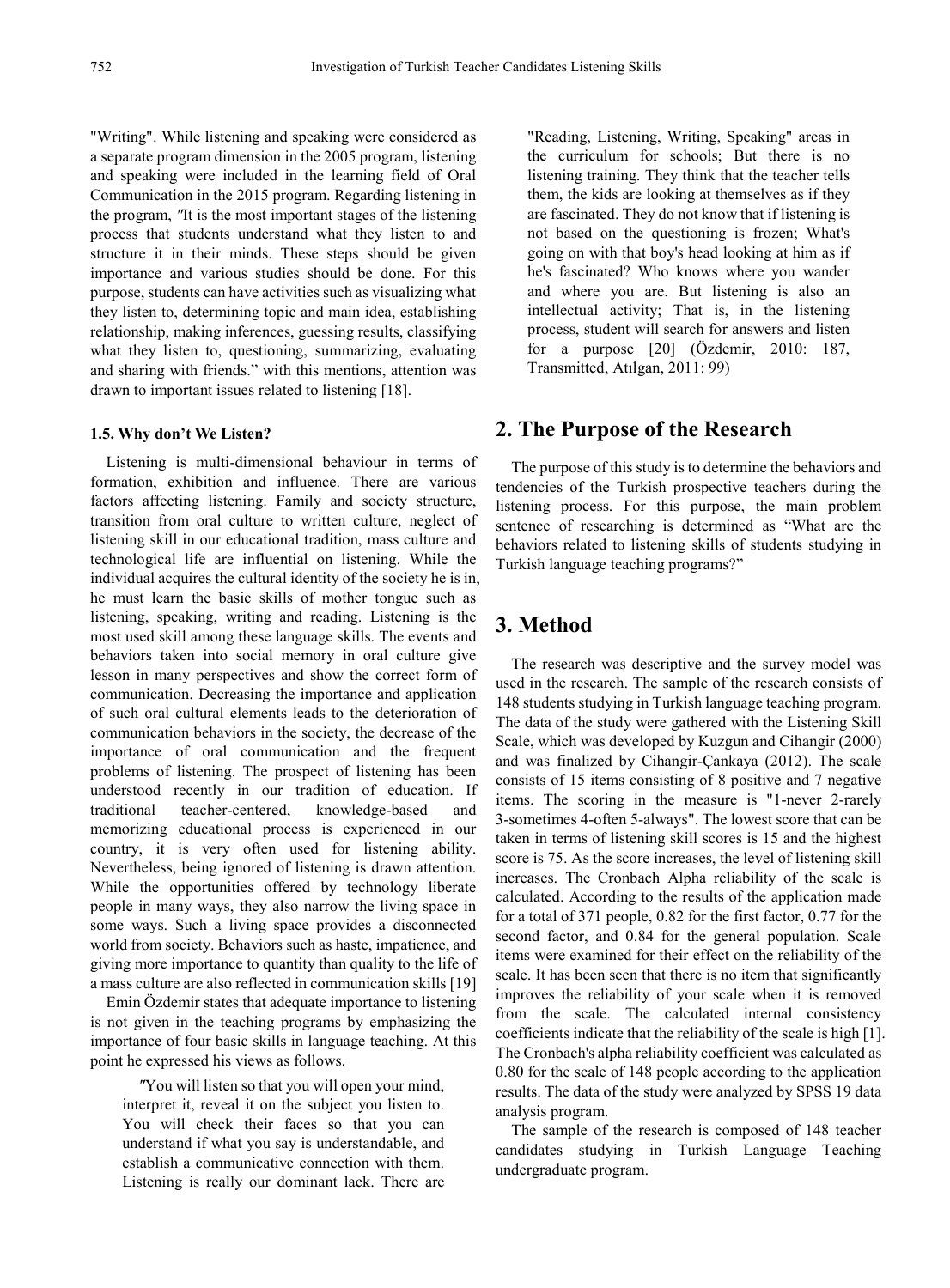# **4. Findings**

#### **4.1. Findings Related to Listening Skills**

| Table 1. Average Regarding Listening Skills |     |     |    |                         |        |  |  |  |
|---------------------------------------------|-----|-----|----|-------------------------|--------|--|--|--|
|                                             |     | Ort | Ss | Min.                    | Max.   |  |  |  |
| <b>Listening Skill</b>                      | 148 |     |    | 59,122   8,434   15,000 | 75,000 |  |  |  |

148 students participated in the research. The level of "listening ability" of the participants was found to be 59,122  $± 8,434.$ 



**Figure 1.** Diagram of Listening Skill

Table 2 shows the distributions of the answers given to the interviewers regarding their listening skills.

Here are the responses given by participants who took part in research about listening skills were analyzed;

The participants views are as below  $25,0$  percent ( $n=37$ ) never,  $31,1$  percent (n=46) rarely,  $30,4$  percent (n=45) sometimes , 5,4 percent ( $n=8$ ) usually , 8,1 percent ( $n=12$ ) always. It has been understood that participants who agreed on the statement that "I get bored while listening to people who don't think like me "is a low level  $(2,405 \pm 1,160)$ . From there responses it is taught that the participants have a lack of concern related with respecting to different thoughts.

The responses of participants to the statement of "I ask question to interviewer to understand him/ her better" are as bellow. 2,0 percent  $(n=3)$  never, 4,7 percent  $(n=7)$  rarely, 14,2 percent ( $n=21$ ) sometimes, 50,0 percent ( $n=74$ ) usually, 29,1 percent (n=43) always .It has been determined that the participants who agreed on the statement that " I ask question while listening to others " are high levels ( $3,993 \pm 0,900$ ). The participants use the method of asking question effectively while listening.

The responses of participants to the statement of "I don't like listening to others for a long time" are as below. 16,2 percent  $(n=24)$  never, 32,4 percent  $(n=48)$  rarely, 36,5 percent ( $n=54$ ) sometimes, 8,1 percent ( $n=12$ ) usually, 6,8 percent ( $n=10$ ) always . It has been determined that the participant who agreed on the statement that "I don't like listening to others for a long time" is low level  $(2.568 \pm 1.070)$ . According to this research it can be said that the participants can do the listening activities for a long time.

The responses of participants to the statement of "While listening to others, l lose my attention "are as below. 16,2 percent  $(n=24)$  never, 41,2 percent  $(n=61)$  rarely, 37,2 percent (n=55) sometimes,4,1 percent (n=6) usually, 1,4 percent (n=2) always. It has been seen that the participants who agreed on the statement that "While listening to others, l lose my attention "are low levels. From this determination, it can be said that the participants have the skill of focusing and listening carefully the other people during the listening period.

|                                                                                                                                                    | <b>NEVER</b>   |               | <b>RARELY</b>  |               | <b>SOMETIMES</b> |               | <b>USUALLY</b> |               | <b>ALWAYS</b>  |               |       |           |
|----------------------------------------------------------------------------------------------------------------------------------------------------|----------------|---------------|----------------|---------------|------------------|---------------|----------------|---------------|----------------|---------------|-------|-----------|
|                                                                                                                                                    | F              | $\frac{0}{0}$ | $\mathbf{f}$   | $\frac{0}{0}$ | f                | $\frac{0}{0}$ | F              | $\frac{0}{0}$ | f              | $\frac{0}{0}$ | Ort   | <b>Ss</b> |
| I get bored while listening to people who don't think<br>like me                                                                                   | 37             | 25,0          | 46             | 31.1          | 45               | 30,4          | 8              | 5,4           | 12             | 8,1           | 2,405 | 1,160     |
| I ask question to interviewer to understand him/her<br>better                                                                                      | 3              | 2,0           | $\overline{7}$ | 4,7           | 21               | 14,2          | 74             | 50,0          | 43             | 29,1          | 3,993 | 0,900     |
| I don't like listening to others for a long time                                                                                                   | 24             | 16,2          | 48             | 32,4          | 54               | 36,5          | 12             | 8.1           | 10             | 6,8           | 2,568 | 1,070     |
| While listening to others, I lose my attention                                                                                                     | 24             | 16,2          | 61             | 41,2          | 55               | 37,2          | 6              | 4,1           | $\overline{c}$ | 1,4           | 2,331 | 0,844     |
| I try to make him/her feel that I want to understand<br>better                                                                                     | $\overline{4}$ | 2,7           | 4              | 2,7           | 12               | 8,1           | 65             | 43,9          | 63             | 42,6          | 4,209 | 0,905     |
| I don't have to listen to the others for a long time                                                                                               | 25             | 16.9          | 52             | 35,1          | 48               | 32,4          | 13             | 8,8           | 10             | 6,8           | 2,534 | 1,084     |
| Although I look at one's face while I am speaking<br>with someone, I do not listen to his words                                                    | 37             | 25,0          | 59             | 39,9          | 41               | 27,7          | 8              | 5,4           | 3              | 2,0           | 2,196 | 0,945     |
| While listening to other person by understanding<br>his/her emotions and thoughts, I can transmit there<br>to him/her both verbally and unverbally | 1              | 0.7           | 5              | 3,4           | 19               | 12,8          | 64             | 43,2          | 59             | 39.9          | 4,182 | 0,833     |
| When there is a conflict, I try to listen patiently to<br>understand one's emotions and thoughts.                                                  | $\overline{4}$ | 2,7           | $\overline{7}$ | 4,7           | 17               | 11.5          | 63             | 42,6          | 57             | 38.5          | 4.095 | 0,964     |
| I behave as if I listen to him /her                                                                                                                | 40             | 27,0          | 66             | 44,6          | 27               | 18,2          | 11             | 7,4           | 4              | 2,7           | 2,142 | 0.990     |
| I try to make empathy while listening                                                                                                              | $\overline{c}$ | 1,4           | 11             | 7,4           | 29               | 19.6          | 63             | 42,6          | 43             | 29,1          | 3,905 | 0,950     |
| I have eye contact problem while listening                                                                                                         | 59             | 39,9          | 48             | 32,4          | 20               | 13,5          | 17             | 11,5          | 4              | 2,7           | 2,047 | 1,115     |
| I pay attention my body positions to be towards to<br>listening                                                                                    | 3              | 2,0           | 3              | 2,0           | 6                | 4,1           | 57             | 38,5          | 79             | 53,4          | 4,392 | 0,830     |
| While I am listening to the other person, I pay<br>attention to his both verbal and non-verbal messages                                            | 2              | 1,4           | $\overline{2}$ | 1,4           | 14               | 9.5           | 70             | 47,3          | 60             | 40.5          | 4,243 | 0,788     |
| I try to understand his feelings while listening to the<br>other person                                                                            | 1              | 0,7           |                | 0,7           | 18               | 12,2          | 57             | 38,5          | 71             | 48.0          | 4,324 | 0,767     |

**Table 2.** Distribution of Listening Skills with the response to the Participant Related Phrases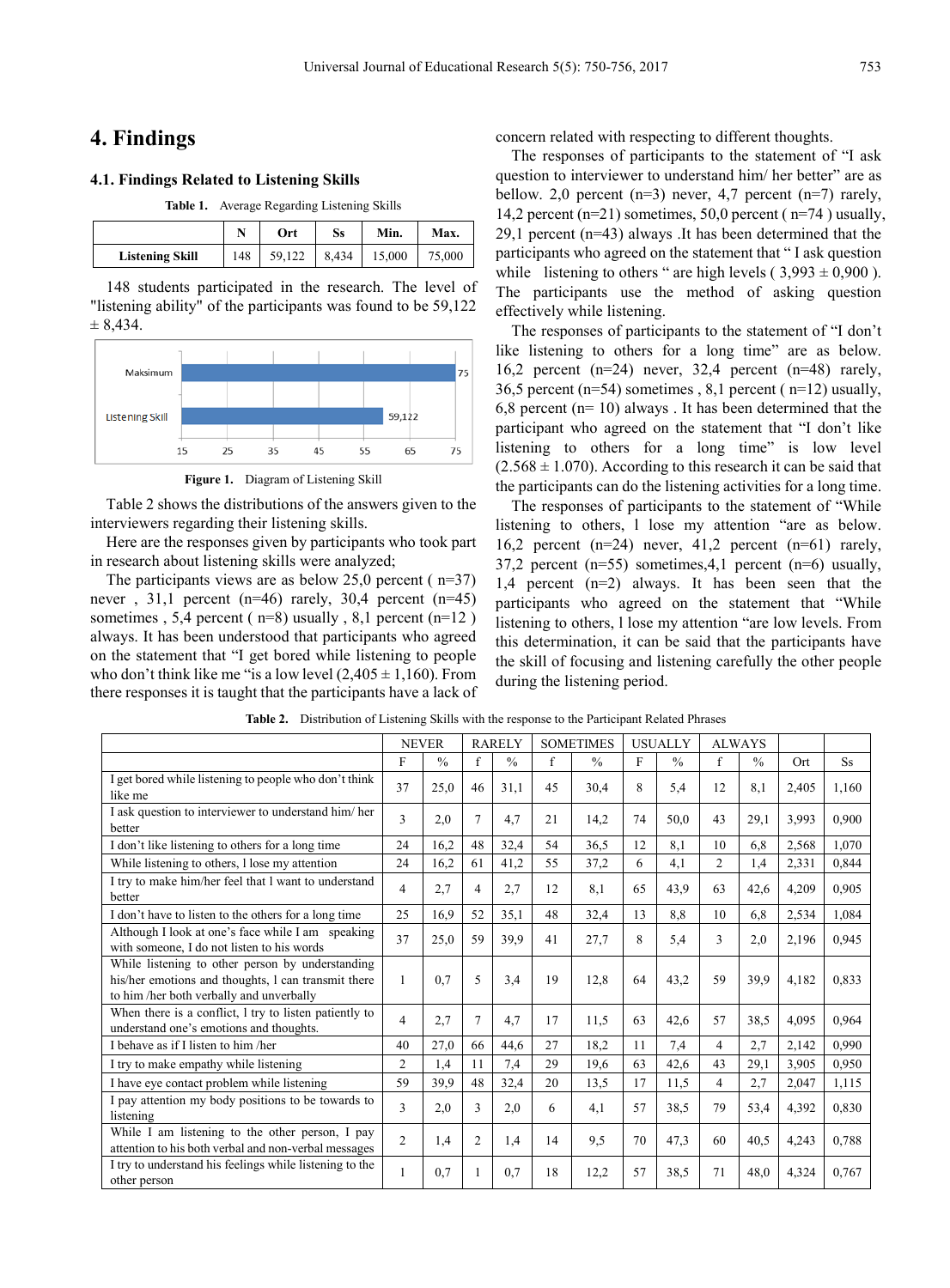The responses of participants to the statement of "I try to make him/her feel that l want to understand better." are as below. 2,7 percent ( $n=4$ ) never, 2,7 percent ( $n=4$ ) rarely, 8,1 percent (n=12 ) sometimes, 43,9 percent (n=65) usually, 42,6 percent (n=63) always. It has been seen that the participants who agreed on the statement that "I try to make him/her feel that I want to understand better" are fairly high  $(4.209 \pm 0.905)$ . From this determination it can be commented that the participants can apply the affective listening.

The responses of participants to the statement of "I don't have to listen to others for a long time" are as below. 16,9 percent  $(n=27)$  never, 35,1 percent  $(n=52)$  rarely 32,4  $(n= 48)$  sometimes, 8,8 percent  $(n=13)$  usually, 6,8  $(n=10)$ always. It has been determined that the participants who agreed on the statements of that "I don't have to listen to others for a long time" are low levels  $(2.534 \pm 1.084)$ . From this determination, it can be said that the participants have no lack of time while listening.

The responses of participants to the statement of "Although I look at one's face while I am speaking with someone, I do not listen to your words" are as below. 25,0 percent (n=37) never, 39,9 percent (n=59) rarely, 27,7 percent (n=41) sometimes, 5,4 percent (n=8) usually, 2,0 percent (n=3 ) always. The participants who agreed on the statement that "Although I look at one's face while I am speaking with someone, I do not listen to his words" are low levels  $(2,196 \pm 0,945)$ . From this determination, it can be said that they listen effectively to the participants.

The responses of participants to the statement of "While listening to other person, by understanding his/her emotions and thoughts, l can transmit there to him /her both verbally and unverbally" are as below. 0,7 percent ( n=1) never, 3,4 percent ( $n=5$ ) rarely, 12,8 percent ( $n=19$ ) sometimes, 43,2 percent ( n=64 ) usually, 39,9 percent ( n=59) always. The participants who agreed on the statement that "while listening to other person, by understanding emotions and thoughts, l can transmit those to him/her both verbally and unverbally" are high levels  $(4.182 \pm 0.083)$ . From there responses it can be said that the participants have the effective listening skill.

The responses of participants to the statements of "When there is a conflict, l try to listen patiently to understand one's emotions and thoughts" are as below. 2,7 percent (n=4) never, 4,7 percent (n=7) rarely ,  $11,5$  (n=17) sometimes ,  $42,6$ percent ( $n=63$ ) usually , 38,5 ( $n=57$ ) always. The participants who agreed on the statement that "When there is a conflict, l try to listen patiently to understand one's emotions and thoughts." are high levels  $(4.095 \pm 0964)$ . From there responses we can reach to result that the participants have the skill of empathy.

The responses of participants to the statement of "I behave as if I listen to him /her" are on below. 27 percent  $(n=40)$ never, 44.6 percent (n=66) 18.2 percent (n=27) sometimes, 7,4 percent (n=11) usually , 2,7 percent (n=4) always. The participants who agreed on the statement that "I behave as if I listen to him /her" are low levels.  $(2,142 \pm 0,990)$ . From this

determination, we can reach to result that the participants behave carefully while listening others.

The responses of participants to the statement of "I try to make empathy while listening" are as below. 1.4 percent  $(n=2)$  never, 7,4 percent  $(n=11)$  rarely, 19,6 percent  $(n=29)$ sometimes,  $42.6$  percent (n=63) usually,  $29.1$  percent (n=43) always. The participants who agreed on the statement that "I try to make empathy while listening" are high levels  $(3,905 \pm 0,950)$ . From this result, we can say that participants have the high level of empathy".

The responses of participants to the statement of "I have eye contact problem while listening" are as below. 39.9 percent of  $(n=59)$  never, 32,4 percent  $(n=48)$  rarely, 13,5 percent  $(n=20)$  sometimes, 11,5 percent  $(n=17)$  usually percent 2,7 (n=4) always. The participants who agreed on the statement that I have eye contact problem while listening" are low levels  $(2,047 \pm 1,115)$ . From this determination we can reach the result that the participants don't have the lack of eye contact which is the basic elements of effective listening.

The responses of participants to the statement of "I pay attention my body positions to be towards to listening" is below .2 percent (n=3) never, 2 percent (n=3) rarely, 4.1 percent (n=6) sometimes, percent 38, 5 (n=57) usually, 53, 4 percent (n=79) always. The participants who agreed on the statement that "I pay attention my body positions to be towards to listening" are fairly high  $(4,392 \pm 0,830)$ . From this statement, we can reach to result that the participants give importance face to face communication.

The responses of participants to the statement of "While I am listening to the other person, I pay attention to his both verbal and non-verbal messages" are as below. 1,4 percent  $(n=1)$  never, 0,7  $(n=1)$  rarely, 12,2 percent  $(n=18)$ sometimes , 38,5 percent ( $n=37$ ) usually, 48,0 percent ( $n=71$ ) always. The participants who agreed on the statement that "While I am listening to the other person, I pay attention to his both verbal and non-verbal messages" are fairly high  $(4, 4)$  $243 \pm 0,788$ ). From the answers given to this item, we can say that they pay attention to the verbal expressions on the participants as well as the non-verbal messages which is another effective dimension of communication.

The responses of participants to the statement of "I try to understand his feelings while listening to the other person" are as below. 0,7 percent ( $n=1$ ) never, 0,7 percent ( $n=1$ ) rarely, 12,2 percent ( $n=18$ ) sometimes, 38,5 percent ( $n=57$ ) usually,  $48,0$  percent (n=71) always. The participants who agreed on the statement that "I try to understand his feeling while listening to the other person" are fairly high  $(4,324 \pm 0,767)$ . By this way we can come to the conclusion that the participants are trying to understand their emotions through empathy during listening.

## **5. Conclusions and Recommendations**

Listening is hearing, perceiving and understanding of voice through the sense organs. Hearing is not human will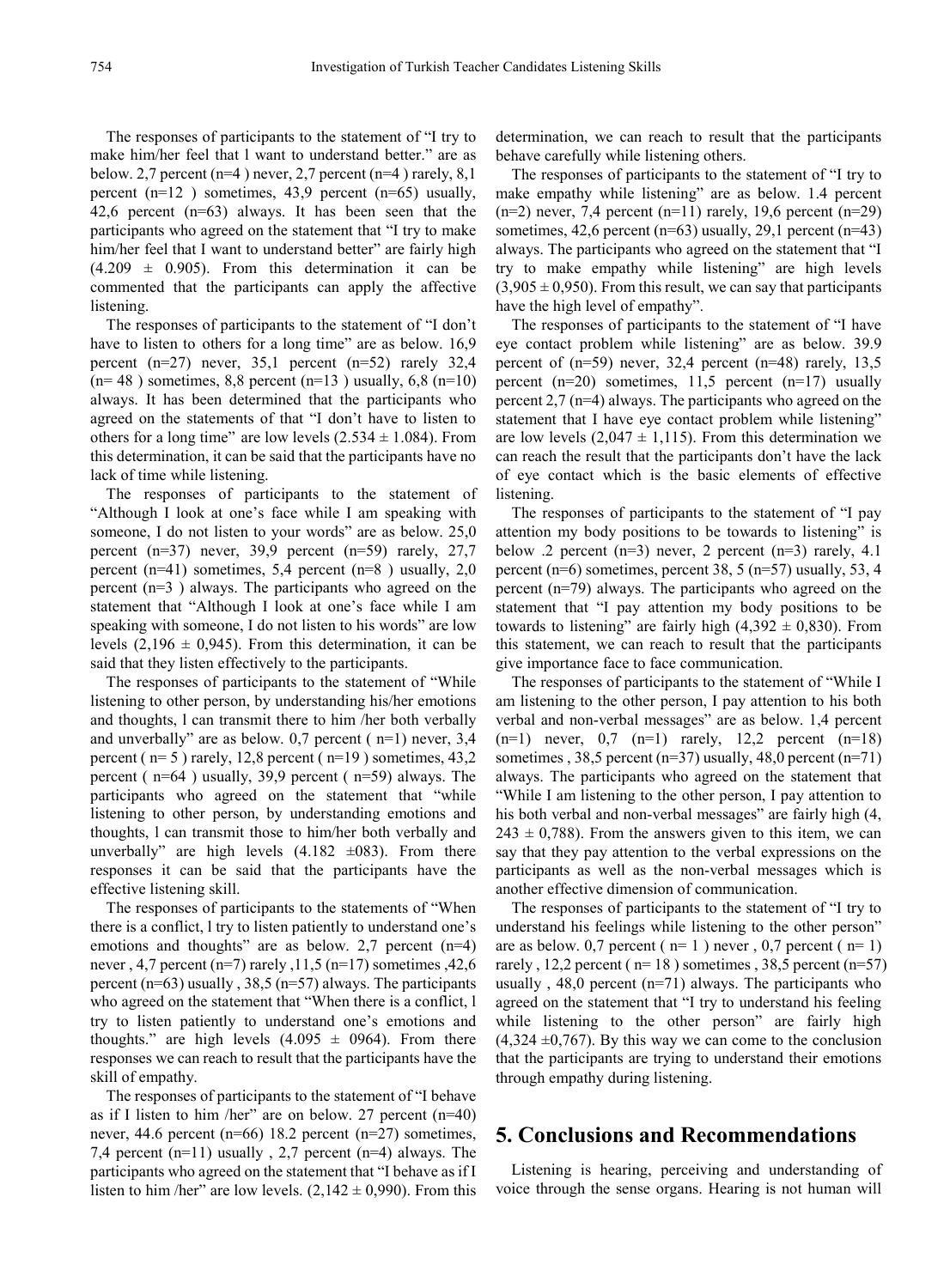and is called all kinds of sound elements going to the brain through ears of the person are not with the human being. Listening is also a mental process that deals with hearing. For listening skill, the person must be in the effort of understanding. For your listening to be fully realized, it is necessary to be able to correctly perceive the message the other person wants to give. In order to be able to perceive, it is important to understand and interpret the message thoroughly.

Listening is the language skill that leads to other skills in human. The fact that people without listening skills do not have the ability to speak is the best examples. Listening skills are effective in many areas of our lives. Being a good listener both in individual's learning life and daily life brings a success. A student with a good listening ability will be able to better understand the topics described and the course success will rise. In daily life, the individual will have healthy social relationships, since they will not have problems caused by lack of listening and comprehension.

It is imperative that people acquire the necessary knowledge, competence and consciousness in order to overcome the shortcomings that cause misuse of listening skills in the family, education, work and other environments. For this reason, all educational programs, media, communication, art and science activities should include applications for information, principles and habits related to the use of rest and recreation in social and private life [19].

In the study of [21] emphasizes the connections between listening and the language arts. It lists advantages of students who are good listeners, such as students can learn more when listening well, and students learn to be polite by listening. In addition, the paper lists the following conditions which improve student listening: teaching and learning situations which emphasize individual learning styles; a school environment which stresses a caring set of interactions between learners and teachers; and parental involvement with mutually accepted listening goals. It outlines how students can be taught to be good listeners, and suggests that students who are good listeners should be observed and imitated. Additional suggestions include the following: special class sessions devoted to guiding students to become better listeners; keep the learning environment free of unnecessary noises; and teachers modeling examples of good listeners. The paper provides a list of possible evaluations of students' listening improvements. Examples of such evaluations are: self-evaluation by students; observing students in various situations, such as in class discussions and lunchroom and recess conversations; and student portfolios.

According to [22], listening comprehension skill can be improved by teachers' assistance and the use of appropriate learning materials and activities.

According to [23], learners may find listening comprehension skill difficult to learn and this requires teachers to change their listening exercises into more effective ones. The development of listening comprehension skill helps learners to succeed in language learning and increase their comprehensible input.

According to [24], suitable teaching in listening comprehension can decrease listening apprehension and provide a good basis for becoming independent learners who can effectively use the listening process for learning. Finally, it can be concluded that guiding learners in the process of listening provides them with the knowledge by which they can successfully complete a listening activity and puts them in control of their learning.

[25], proposes three reasons for why listening was poorly taught. First of all, listening was not accepted as a separate skill to be taught explicitly for a long time. Supporters of the idea argued that language learners would improve their listening skill on their own while they are listening to the teacher during the day. Secondly, teachers felt insecure about teaching listening. And finally, the traditional materials for language teaching were not efficient enough to teach listening.

According to [26], when teachers and researchers understand the significance of the listening skill in language learning and its role in communication, they start to pay more attention to teaching this skill in language classrooms. The more teachers are aware of the stages of the listening lesson, the more beneficial they would be to their students in terms of helping them related to their listening comprehension concerns and needs [27] [28]

The results of the research conducted on the Turkish teacher candidates are of importance in terms of putting out the qualities of listening skills. When the results of the research were examined, it was determined that they were more willing to listen to the topics that attracted the students and they were not willing to listen to topics that do not attract attention This is also important to show that listening is a mental activity towards purpose. In addition, when the research results are examined, it is seen that the ability of body language and empathy is used by the participants in listening ability.

In the context of research results; Importance should be attached to the listening dimension of language education in higher education and pre-higher education programs. Research on teacher candidates' listening problems should be increased and studies should be conducted on the missing topics. Importance should be given to practical activities in listening training. Studies on listening problems can be made in primary and secondary school levels by preserving the same characteristics of the research. Students' listening obstacles should be identified and work on this area should be done.

## **REFERENCES**

[1] Çankaya, Z. C. (2012). Re-examination of the Listening Skill Scale: Comparison of Listening Skills of Psychological